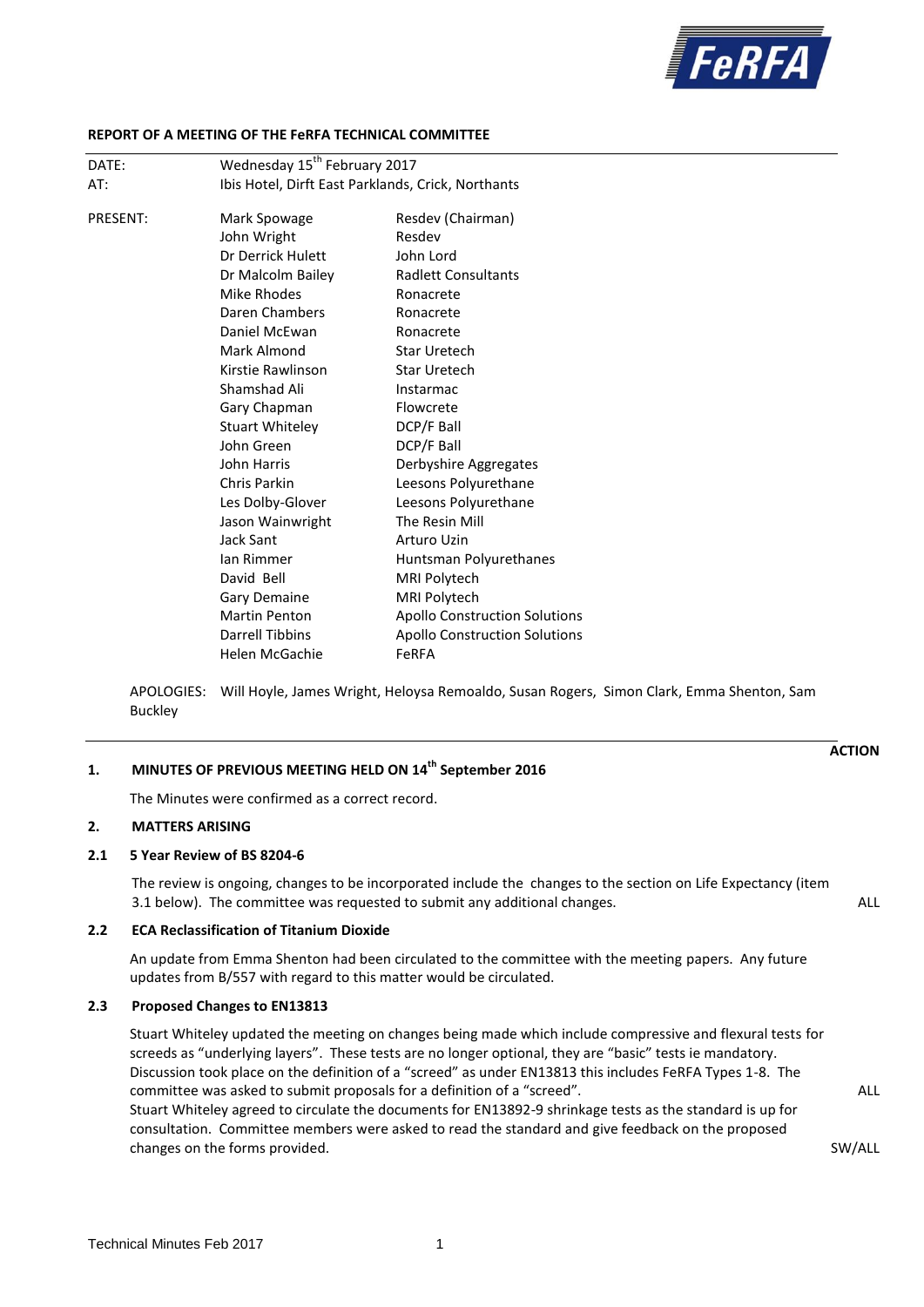

### **3. FERFA GUIDANCE NOTES**

# **3.1 FeRFA Selection Guide – Life Expectancy**

Following discussion it was agreed to remove the compressive strength detail within the revised table and to add a clause underneath to state "Please refer to 1504-2 for definition of loadings". The table would then be included in the Specification Guide and the Selection Guide as well as being part of the review of BS8204-6. MS/HM

**3.2 Proposal for FeRFA Guide to Resin Bound Systems**

Draft 8 of the guidance note had been circulated to all members and this was further discussed with the following changes proposed:

- It was agreed that the guidance document should be split into two separate guidance notes, each making reference to the other and that the Resin Bound Guidance note would be the first priority.
- A section to be included in both guidance notes on suitability of substrate/concrete base
- A section on application to be included with reference to "skilled and trained contractors".
- Discussion took place regarding the performance characteristics for both Aromatic and Aliphatic systems, particularly with regard to UV degradation and potential physical degradation. Whilst there were opposing views on the suitability of each type in certain external applications, it was agreed that independent tests may resolve this issue. It was suggested that the committee propose performance tests which would be applicable to these types of applications, but in the absence of such tests it was important that the end user/client was fully informed as to what type of system would be installed and the durability/ long term performance characteristics. It was agreed that a section on "Aesthetics & Performance" could give general information on the two types of systems for resin bound applications, but should state that specific information on the system being installed should be sought from the supplier (or similar wording).
- Based on the above, Mike Rhodes agreed to split Draft 8 of the guidance note into two separate documents which would incorporate the points raised. MR
- The meeting agreed that a defined timescale is important to progress the next draft of the Resin Bound Guidance which would be circulated to committee members with a note that any feedback should be returned within a 2 week deadline. Should a meeting by the Resin Bound/Bonded Working Group then be necessary, this would be organised as soon as convenient to finalise the document which would then be published. Work would then commence on the Resin bonded Guidance note. The commence of the ALL

# **4. RECYCLING SCHEME**

Guidance on recycling and waste management to include hazardous waste is available on the FeRFA website. FeRFA continues to receive monthly waste recycling data which is published on the FeRFA website and within the monthly enews.

### **5 ANY OTHER BUSINESS**

5.1 An update on the ECHA proposal for risk management measures for handling diisocyanates in the workplace had been circulated, it was confirmed that the focus is on inhalation rather than skin absorption. Following discussion, Ian Rimmer was asked to invite Huntsman specialist to speak at the next meeting in June. FeRFA would include a link to the ISOPA statement on the website. In the statement on the website.

### **6. DATE OF NEXT MEETING**

The date of the next meeting will take place in June, date to be confirmed based on availability of Huntsman specialist to attend the meeting.

### THIS CONCLUDED THE BUSINESS OF THE MEETING

Appendix 1 – Revised Table on Life Expectancy (3)